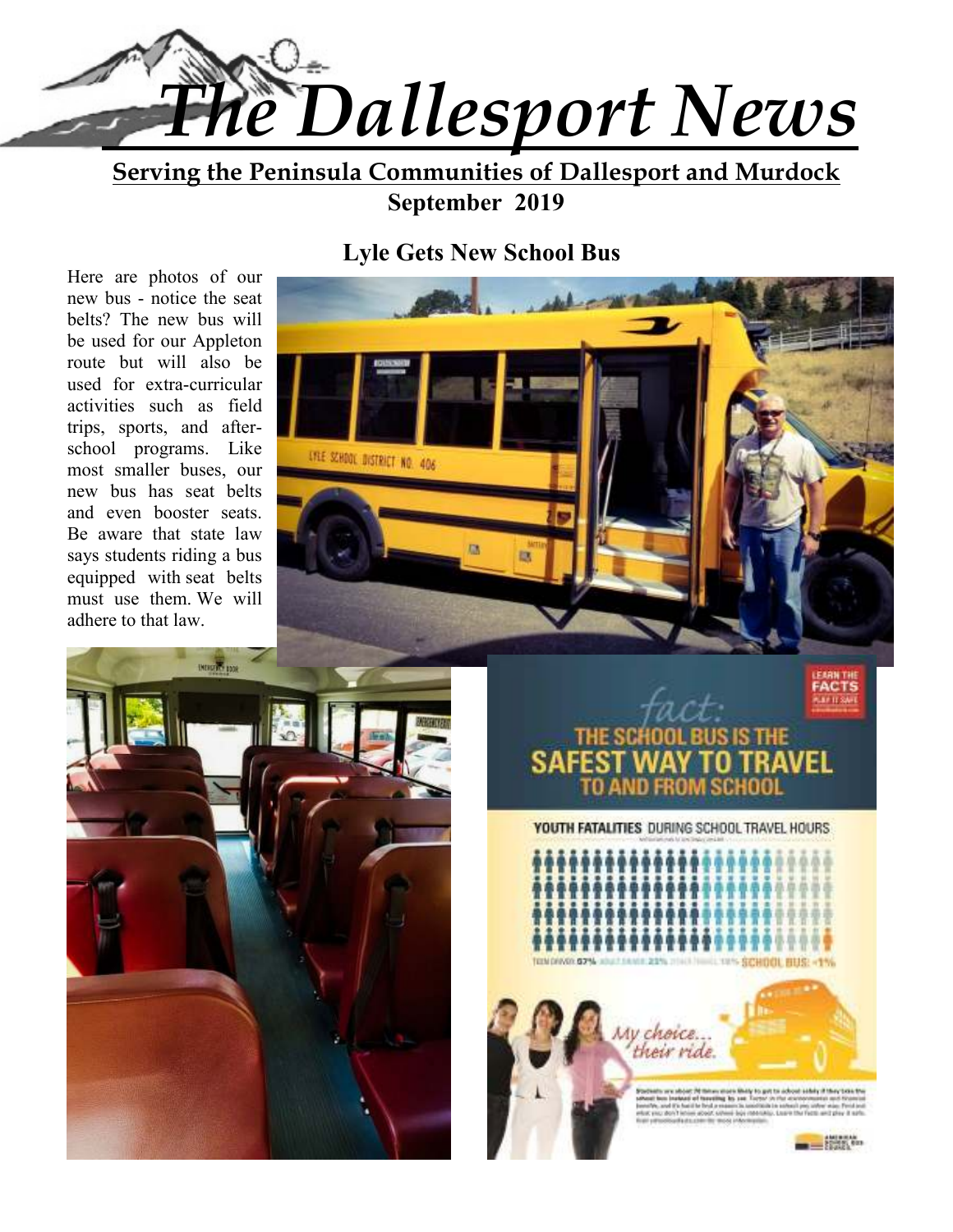#### **Book Report By Judy Bane**

**"Bull Mountain" by Brian Panowich**  Clayton Burroughs comes from a long line of outlaws. For generations, the Burroughs clan has made its home on Bull Mountain in North Georgia, running shine, pot, and meth over six state lines, virtually untouched by the rule of law. To distance himself from his family's criminal empire, Clayton took the job of sheriff in a neighboring community to keep what peace he can. But when a federal agent with the Bureau of Alcohol, Tobacco, and Firearms shows up at Clayton's office with a plan to shut down the mountain, his hidden agenda will pit brother against brother, test loyalties, and could lead Clayton down a path to self-destruction.

This was a mountain of a story, forgive the bad pun, but that's what comes to mind when I think of it. A huge story with characters you can picture on the streets of your home town, this was a well told tale. I really enjoyed it and I am looking forward to reading the second in this series, "Like Lions", which continues the Burroughs family saga.

## **Klindt's Community Book Club**

September 8, 2019 @ 6:30pm **September Book:** *Kindred* **Author:** Octavia Butler

#### **Columbia Gorge Genealogical Society September 14, 2019**

Craig Hector, sexton for the IOOF cemeteries in The Dalles will present at program on the IOOF organization and tell us about the local cemeteries as well. Craig has given his presentation to other local organizations and it has been very well received.

Sure to be a great program! The meeting and program will be held in the downstairs classroom it the Columbia Gorge Discovery Center Meeting and program begins at 10:30 am.

 A important note: Our society is in great need of new members and members that have Internet, publishing and organizational skills as well. We are a aging society, our members now have been members for a very long time and we need to pass on our genealogical and organizational skills to carry our society into the future. We have several committee positions that have not been<br>filled for sometime. Ideas and filled for sometime. suggestions are always welcome to better our organization

Meetings are open to the public so bring a neighbor, friend, son, daughter, niece, whomever and introduce them to preserving their family history for their future generations.

A 1.00 donation for room fee is suggested, you do not have to pay for entrance to the museum.

Membership is \$15.00 a year for a individual and \$20.00 for family membership. Memberships are from January to January.

The Basalt Cafe is open for great lunches and the Columbia River Trading Company gift shop has a great selection of gifts, books and toys for family and friends.

Carolyn Purcell and her crew have made us feel very welcome here for our meetings and programs. It truly is a excellent venue for us. Columbia Gorge Discovery Center 5000 Discovery Dr, The Dalles, OR

#### **Story Time**

The White Salmon Community Library has set a schedule for its story times. This Fall's schedule will run Sept. 3 to Dec. 21:

• Pre-Walking Babies (ages 0-18) months): Fridays at 10:30 a.m.

• Toddlers (ages 18-36 months): Tuesdays and Thursdays at 10:30 a.m.

• Preschoolers (ages 3-6): Wednesdays at 10:30 a.m.

• Family (all ages): Saturdays at 10:30 a.m.

• Monday Morning Mix-Up (all ages): Mondays at 10:30 a.m.

The library storytime programs strive to: • Provide fun, rich, age appropriate activities and experiences that build a love of books, libraries, and reading that will stay with children for a lifetime:<br>stories, rhymes, songs, puppets, puppets, movement, art projects, play time and more!

• Explain, model, and empower adults to Read, Write, Play, Sing, and Talk with their children. These 5 activities have been proven to increase the early literacy skills needed as children get ready to read, giving them a greater probability of school success.

• Each storytime hosts a play time or crafts after the structured portion of the event.

• Parents or caregivers must be in attendance for all storytime programs. • Siblings welcome.

• "Monday Morning Mix-Up" will offer a variety of interactive early literacy activities, but it will be different surprise each week!

For more information call the library at 509-493-1132.



**Sept. 2 Monday Labor Day Closure All Day All Branches** 

**Sept. 12 Thurs. Closed for Staff Training All Day All Branches** 

**Klindt's Bookstore** 541-296-3355

315 E. 2nd Street, The Dalles

Hours: Mon. – Sat. 8:00 am– 6:00 pm Sundays 11:00 am - 4:00 pm

**The Dalles/Wasco County Public Library** 541-296-2815

wascocountylibrary.com

722 Court Street, The Dalles **HOURS:** 

Monday-Thursday 10 a.m. to 8:30 p.m. Saturday: 10 a.m. to 5 p.m. Closed Sunday

*\*FREE wireless Internet access* inside the library and on library grounds. **White Salmon Valley Community Library** 509-493-1132 - Town & Country Sq. White Salmon Open Tuesdays 10:00 am - 8:00 pm Wed.-Sat. 10:00 am - 6:00 pm

 *\*FREE wireless Internet access*  **Goldendale Community Library**  (509) 773-4487

131 West Burgen Street

Goldendale,

Open M Tu Th F Sat 10am-6:00pm and 10 to 8 on Wednesdays

#### **Bookmobile**

Fort Vancouver Regional Library 1-888-546-2707



The Library Bookmobile  **Winter Schedule Wednesdays Sept. 4th & 18th .** 

\*Lyle Merc. 9:30-10:15

\*Book return available at this location Lyle Community School 10:30-12:30

Dallesport Church of Christ…1:45–3:00 A map of all FVRLibraries' bookmobile stops as well as printable schedules can be found at

http://www.fvrl.org/bookmobiles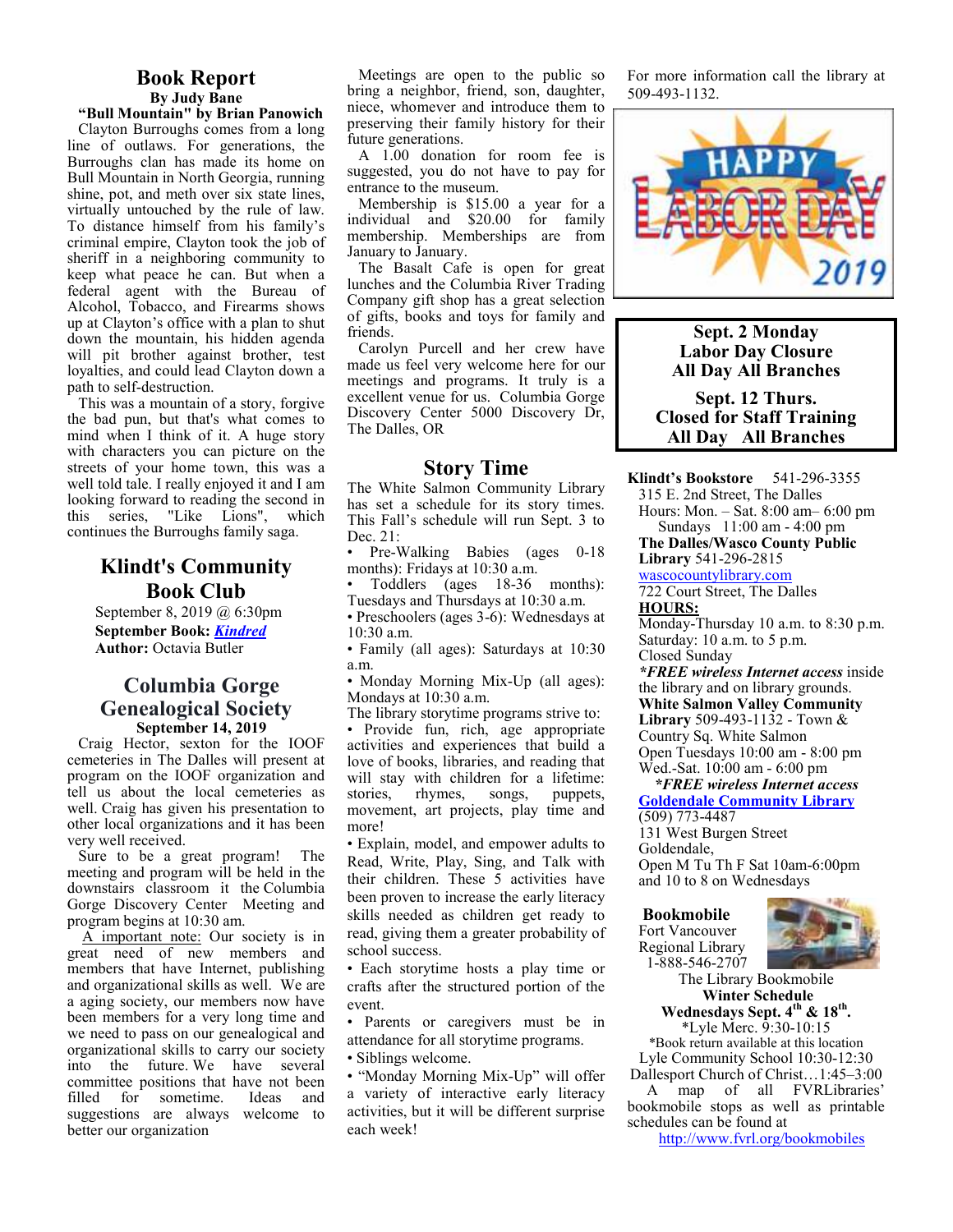#### **Community Council Corner**

#### By Angie Jenkins

 The Dallesport-Murdock Community Council met on August 8, 2019 at the Dallesport Community Center.

 The Neighborhood Watch Program was recently approved. Councilman Anthony Rizzi has reflective metal signs made with emergency contact phone numbers printed. Contact the council or come to the next council meeting for additional information.<br>This is the K

Klickitat County Neighborhood Watch Street Sign. It is

for established organized Neighborhood Watch areas. It they are organized and registered with the Sheriff's Office through Lt. Anthony Rizzi, KCSO Posse, signs are then provided. POC is me at 541-980-4515.



They can call me to get organized and training on becoming a Neighborhood Watch.

 Klickitat County Sheriff's Department will be getting a K-9! The county is acquiring a dog that will be trained to work with narcotics, patrol, and search  $&$  rescue. The council will be having The council will be having Sheriff Bob Songer and Deputy Gaven Marble to speak at the next meeting **September 12th at 7 pm** and give additional information and answer questions. We look forward to seeing you at the next meeting.

 The Community Garden group held its  $3<sup>rd</sup>$  meeting. We are continuing to improve community interest and involvement. Please contact Bill Adams at wva063@gmail.com or myself at angiejenkins $111@$ yahoo.com if you are interested in helping or have any questions.

The next meeting of the Dallesport-<br>Murdock Community Council is Community Council is Thursday September  $12^{th}$ . at 7:00 PM, at the Community Center on 6th Avenue.

## **Cougar Sightings**

The Klickitat County Sheriff's Office and other Law Enforcement Agencies in Klickitat County has received numerous complaints in regards to Cougar sightings in Goldendale, White Salmon, Glenwood, Husum, and other neighborhoods throughout Klickitat County. This is a serious PUBLIC SAFETY CONCERN. In addition to the Public Safety Concern, cougars and bears are a major concern and a problem for the farmers and ranchers in our County. Livestock and Domestic Animals are being killed by cougar and bears in our county on a regular basis.

As Sheriff, I have decided immediately to establish a program in accordance with Washington State Law, (RCW 77.15.245(2a), which will allow better protection for the Public Safety, the protection of domestic animals and livestock within and through out Klickitat County.

Washington State Law (RCW  $77.15.245(2a)$ ) states the following:

"Nothing in the subsection shall be construed to prohibit the killing of black bear, cougar, bobcat, or lynx with the aid of a dog or dogs by employees or agents of County, State, or Federal Agencies while acting in their official capacities for the purpose of protecting livestock, domestic animals, private property or the public safety. A dog or dogs may be used by the owner or tenant of real property consistent with a permit issues and conditioned by the director."

The Klickitat County Sheriff's Office Deputies and Volunteer Sheriff's Posse/Special Deputies will provide the Primary Response to Wildlife-Human Conflicts involving Dangerous Wildlife. The Klickitat County Sheriff's Office will work closely with the Washington State Department of Fish and Wildlife in carrying out this program. However, the Sheriff Office will be in charge of the program.

We will also be working in cooperation with the Goldendale Police Chief and the White Salmon Police Chief, when they have cougar or bear sightings within their City Jurisdictions.

Sheriff Deputies and Volunteer Posse/Special Deputies will respond to all reported dangerous Wildlife conflicts that is a risk to human safety or domestic pets and livestock. A fully commissioned Deputy will be in charge of the incident response and has the authority of the Sheriff to invoke the appropriate action, under RCW 77.15.245 (2) by using hound dogs in tracking down and euthanizing the dangerous animal.

We are requesting the citizens of Klickitat County to immediately call in sightings of cougar or bear to 911

Dispatch, when the cougar or bear is a threat to Public Safety or domestic pets and livestock.

## **Notice of Public Hearing**

 Klickitat County board of Adjustment **September 3rd 2019 at 7:00PM** in the Klickitat County Courthouse, Commissioners Meeting Room.

 The subject will be a proposal for the development of 30 condominium units consisting of five individual structures, three stories in height with two units on each floor. The site area is approx 2.1 acres, and the proposed project is located within a portion of Section 3, T2N, R12, Lyle.

 If you care to express your opinion, you can either send an email: planning@klickitatcounty.org. write: Mo-Chi Lindblad, Director Klickitat County Planning Department 228 Goldendale, WA 98620, or call: 509- 773-5703.

## **Dallesport Water Dist.**

P.O. Box 131 Dallesport, WA 98617 If you have any questions regarding your water system, please feel free to contact. District Manager/Operator/Clerk; Austin Wilson dwdmanager@gmail.com 541-980-6756 or dallesportwater@gmail.com Office hours: 8:00am to 1:00pm Monday

thru Thursday. 541-980-6514 **Monthly meetings are held on the 2nd Wednesday of every month at 5:00pm at the Dallesport Community Center.** 

#### **Get Ready The Dalles & Dallesport Saturday Sep 14, 2019 10:00 AM - 1:00 PM**

Interactive presentations start at 10:30am Mid-Columbia Fire & Rescue (MCFR) 1400 West 8th Street, The Dalles If a natural disaster hits our area, we want you and your family to be prepares. Join us Saturday, September 14th for an event that will help you Get Ready. NW Natural will be joined by local experts who offer learning opportunities, prize drawings, and a FREE lunch. The First 100 families will also receive a FREE Preparedness Item!

#### **Did you know?**

For each mile you drive East of Hood River towards The Dalles & Dallesport you get one less inch of rainfall a year.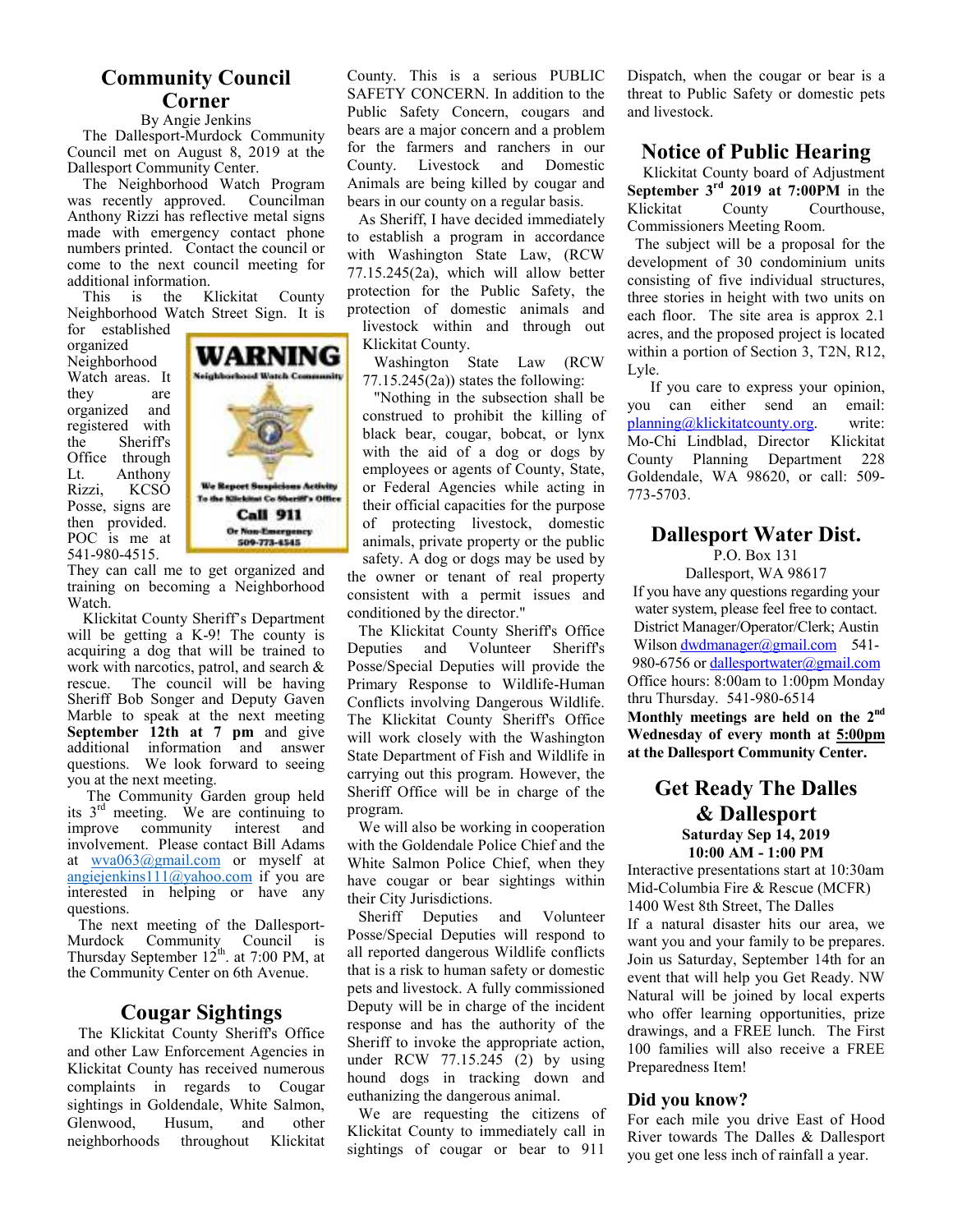## **Welcome to the 2019-2020 School Year**

#### **August 6, 2019**

Dear Parents & Guardians,

As we begin the 2019-2020 school year, I want to offer my warmest welcome to new and returning students and parents. Please know that the goal of our staff is to maintain a safe and supportive environment that will enable your children to set goals, develop selfmanagement skills and gain pride in their contributions and accomplishments.

Our teachers, para-educators and administration share a commitment to high academic standards and individualized learning, while also<br>staving alert to students' social staying alert to students' emotional needs. These ongoing efforts provide enhanced support, set high expectations for student conduct and promote success, ultimately preparing students to make good choices for today and the future.

We also are committed to a strong partnership between home and school. We welcome your comments, participation and involvement as we look forward to a wonderful school year.

Please feel free to reach out to me at 509-365-2191 or at ann.varkados@lyleschools.org. I look forward to hearing from you!

Sincerely, Ann Varkados, Ed.D, Superintendent

#### **August 18, 2019**

Dear Parents, Families, and Friends,

As I begin my second year as principal of Lyle Community Schools, I have been energized by the excitement and positive comments from students, parents and staff over the past week. It was great to see so many of you during enrollment!

With school starting on August 28, we are all excited to have students back in our classrooms and hallways. It is our mission to help every child feel welcomed, connected, and a part of the Lyle family. The energy and natural curiosity they bring to school is a spark we work to fan into a lifelong passion for learning.

We know children come to us with different abilities and needs and we are deeply committed to meeting them wherever they are and never giving up on them. We seek to build a 360-degree supportive environment by addressing our school culture, setting high standards for teacher performance, and engaging the community.

This is part of our commitment to make a positive difference in the lives of your children. Kids know when you believe in them and, in that environment, we can set high expectations for all



students and hold them accountable for their academic achievements.

This promises to be a year filled with many opportunities for all of our students as we strive to find ways to enhance their educational experience. For example, our secondary staff is working to implement a highly recommended program called The Power of ICU this year to provide a structure for student and staff accountability. Parents are also welcome to join us in implementing the program; if you are interested, please let me know.

I look forward to a very positive and productive year together. I want to extend a special, year-long invitation to you – whether you are family or community member -- to join us at school activities and events whenever possible. Better yet, if you have the time and inclination to volunteer at the school, please let me know! We know that adult involvement in schools and students' success are strongly connected and value your involvement and support.

The school PTO is already getting geared up for the coming school year. Moms and dads, grandmas and grandpas, uncles, aunts – whatever role you have in a child's life, you can make a difference for them by being part of the PTO.

Finally, communications between home and school are also vital and play an integral role in each student's success. We encourage you to contact us whenever the need arises, including family events that might impact your student's emotional health. Also, you can stay in the know about your child's studies, assignments, assessments, and school activities by checking school<br>website, Facebook page, and the website, Facebook page, Skyward system frequently.

I am honored to serve as the principal of Lyle Community Schools. It is truly a privilege to be part of a community where parents, teachers, and students care for each other and strive to build positive relationships that support academic and social growth. Please feel

free to contact me at 509.365.2211 or at lori.smith@lyleschools.org.

Once again, welcome back! Here's to an AWESOME new school year as we work together to make our school a great place to work and learn each day!

Sincerely, Lori A. Smith PreK – 12 Principal

#### **August 20, 2019**

Dear Lyle Schools Families,

As the 2019-2020 school year approaches, we want to share some exciting changes in transportation this year.

But first, bus routes will be posted on the district website by the evening of Monday, August 26. As always, we encourage you to watch our website and Facebook page for updates, as we often make adjustments to routes as the school year gets underway.

That said, Appleton and High Prairie routes should stay very similar to last year.

We've added a third route (Alligator)<br>in Dallesport to accommodate accommodate the increased numbers of students we're transporting there. The new route will accommodate all students in the Village, Oak Creek Road, Columbia Hills RV Park, HWY 14, and Murdock areas.

Within the Dallesport community, as well as Newcastle Rd., we will have two buses. The first bus (Lion) will pick up pre-K through 5<sup>th</sup> grade while the other (Panda) will follow and pick up  $6<sup>th</sup>$  - $12<sup>th</sup>$  grade. The bus drivers and I will review how this is going after each run for the first few weeks and adjust if needed.

We're able to do add the third route because the district has purchased a new smaller bus for runs with fewer students. This will allow us to switch the large buses to serving the most heavilypopulated routes.

The new bus will be used for our High Prairie route (Elephant) but will also be used for extra-curricular activities such as field trips, sports, and after-school programs. Our new bus has seat belts and even booster seats. Be aware that state law says students riding a bus equipped with seat belts must use them. We will require all riders, students and adults, to comply with that law.

As always, if you have any questions, please feel free to call me at the bus garage at 509-365-2971. I am generally in the garage from 6:00- 8:30 am and 1:30- 4:30 pm.

Thank you, Don Smith,

Transportation Supervisor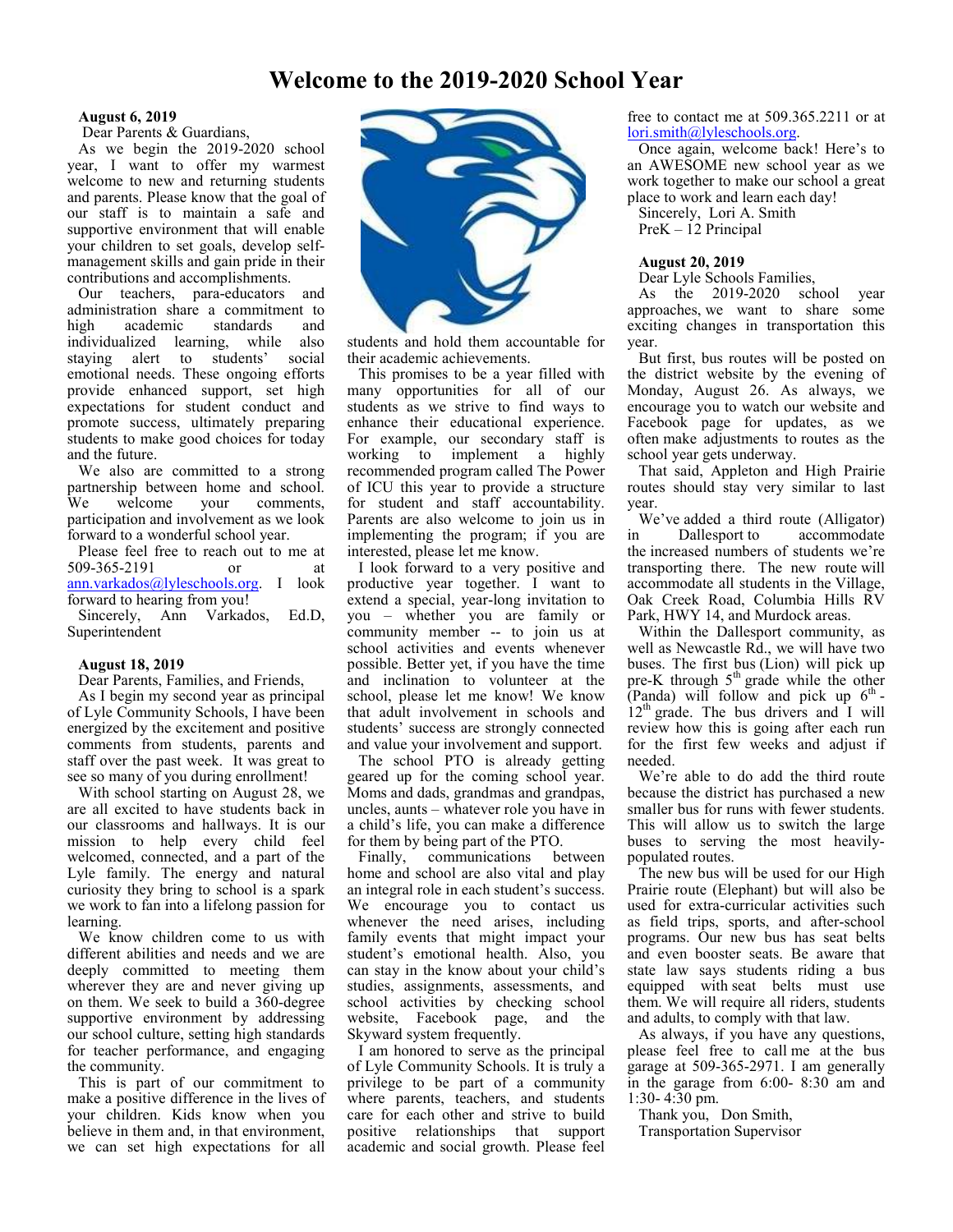

For the latest information on Lyle School District, visit the website for the school district. **http://www.lyleschools.org**

## **Lyle School is In Session!**

School started on August 28 in Lyle for students in grades kindergarten through 12. Classes are held from 8 a.m. - 3

p.m., with breakfast served before the start of school. We also are continuing the practice of one-hour late start days on Wednesdays to allow the teachers time for collaboration and professional development. Classes start at 9 a.m. on Wednesdays.

 Bus routes, menus and the school calendar can all be found on the webpage at www.lyleschools.org. Keep up with school news by following us on Facebook at www.facebook.com/lyleschools. See the related letter about changes in Transportation, as well.

 Prekindergarten students ONLY will start school on September 9. PreK is offered from 9 a.m. - noon, Monday, Tuesday, Thursday and Friday. If you have a child who turns 3 or 4 by September 1, contact the school at 509- 365-2211 for more information.



Deb Stenberg Communications Director / Executive Assistant to the Superintendent 509-365-2191

Stay connected on Lyle School District's Facebook page or on our website at Lyle School District [www.lyleschools.org].

 **(Klickitat, Lyle Against Substance Abuse Coalition) Sept. 18th . 5 - 6:30 pm Meets the 3rd Wed of each month. Alternates between Klickitat and Lyle**

**The Library Bookmobile--- Winter Schedule Wednesdays Sept. 4th & 18th .**  \*Lyle Merc. 9:30-10:15 \*Book return available at this location Lyle Community School 10:30-12:30 Dallesport Church of Christ…1:45–3:00 **Dallesport PTO Meeting Tue, Sept. 3rd. 2:45pm – 3:45pm Monthly on the first Tuesday School Board meetings will be held @ 6pm on the fourth Wednesday Sept. 25, 2019**  *Support your school and attend a meeting.* 

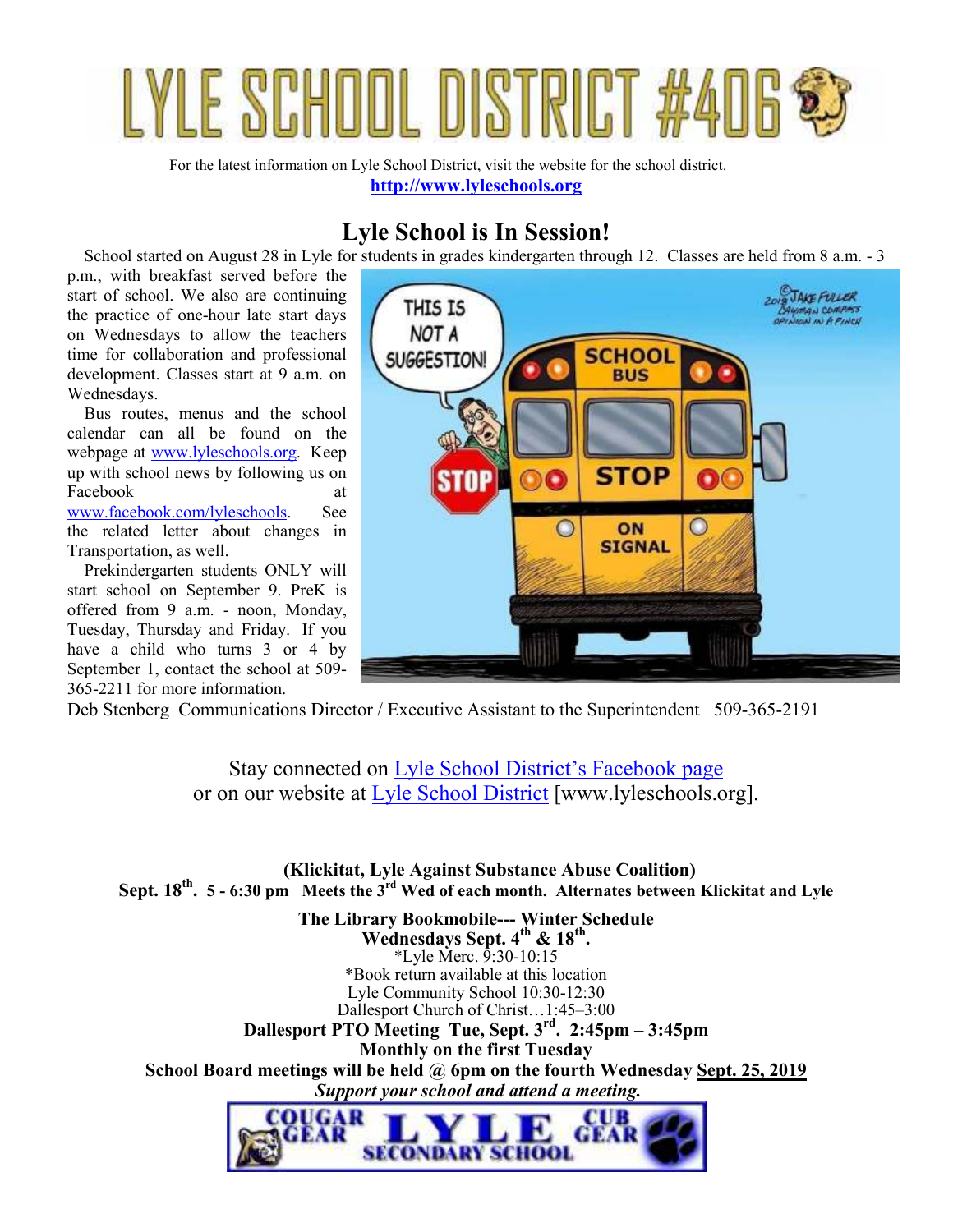## **Event Coordinator Wanted**

 The Dallesport Christmas Bazaar has been a popular annual event for the past 15 years. It was started and run by Alice Mattox for many years, and for the past few years was organized by Barbara Rauch. These two dedicated volunteers worked hard to make this bazaar well known throughout the Gorge. Now it's time to pass the torch to a new energetic volunteer. The bazaar which is held the first weekend of December donates the table rental proceeds to the Dallesport Fire Awareness Club and the Dallesport Murdock Community Council. The coordinators job entails calling and receiving calls from a variety of vendors old and new, collecting money from vendors, Procuring tables from from various sites, and setting them up. Purchasing or getting donations of food, soda, coffee to be sold at bazaar, preparing food table (hot dogs, chili, donuts, cookies, coffee, soda, ect.) finding volunteers to help you, & clean up of facility, (Current location is the Dallesport Community Center). A list of vendors will be available to you. You would also be able to show and sell your own crafts. Barbara Rauch will be available to train and to help you get started. If you are interested in carrying on this fine tradition and would like more information, please call Barbara Rauch @ 541-980-5572 to leave message.

## **Spaghetti Dinner & Auction**

**Save the Date: Friday September 27th .** Lyle Twin Bridges Annual Spaghetti Dinner and Silent Auction Fundraiser. Held at the Lyle Lion's Club from 5-7 pm. Dinner is from Beneventie's. Cost

is \$10.00 per person or \$50.00 per family. Silent auction items are pouring in. Today received a football from the Seahawks. Plan to attend and support your museum.



## **The Dalles Farmers' Market Saturdays 9am-1pm**

thedallesfarmersmarket@gmail.com Saturdays through the second weekend in October 2019. **City Park** 5th and Union St The Dalles, OR

## **Annual Hood River Fly-In**

**Sep 7, Sep 8, 2019 8am to 5pm**  Enjoy hundreds of visiting airplanes, food and activities. Museum open 9-5. Lions Club breakfast 8am Sat/Sun. WAAAM is located three miles from downtown Hood River at 1600 Air Museum Road, Hood River, OR 97031.<br>Call (541) 308-1600 for more Call (541) 308-1600 for more information or visit

#### www.waaamuseum.org

Administration \$12 adults, \$6 kids http://www.waaamuseum.org/eventsclasses/fly-in

#### **Tygh Valley Bluegrass Jamboree Sept. 27-29 2019**

Celebrating 20 years of Bluegrass music in North Central Oregon

Friday 6 to 9pm Open Mic Stage Show Saturday 9am-9:30pm Workshops (9am) Band Scramble (10am), Open Mic & Slow Jam (2pm) Afternoon Bluegrass Show (3 to 5pm)

Dinner Break (5 to 6:30) Preservation Guild Fundraiser BBQ, featuring Oregon Country Beef \$10 a plate or two for \$18, child  $$5(12 \&$  under)

Bluegrass Evenin' Roundup 6 to 9pm 9 pm drawings,

Grand Prize & Lifetime pass.

Sunday: Bluegrass - Gospel Finale

10am to 2pm – a free day

Admission – Music pass required on grounds - \$30 weekend pass at gate daily rates inquire at gate. Call 541-489-3434 for more information. Camping extra, only hookup reservations are needed. Call Joanne at 541-546-4502 Sponsored by the Shaniko Preservation Guild.

#### **Kiwanis Steak Feed Sept. 5, 2019 5 to 7 p.m.**

The Dalles Kiwanis Club hosts its 64th annual Steak Feed Thursday after Labor Day, this year Sept. 5, from 5 to 7 p.m. at Sorosis Park. The Steak Feed is the club's major fund-raiser for community projects serving children and youth. Adult meals include an eight ounce sirloin steak, baked potato, coleslaw, roll, dessert and drink for \$15. Free meal for children 12 and under features a hot dog, potato chips, drink and ice cream. There will be activities for children and musical entertainment for everyone featuring the Dufur Boys. Tickets are available from Kiwanis members or may be purchased at the Habitat ReStore, 1001 W. 6th St., The Dalles. Tickets also may be purchased in the park Sept. 5.

#### **Huckleberry Festival Sept. 6-7-8, 2019**

http://huckleberry-fest.com/ Come celebrate our 58th Annual Huckleberry Festival in Bingen, WA Entertainment, Fun Stuff for Kids, HuckFest Parade, Huckleberry Products

#### Daubenspeck Park, Bingen, WA **Join us on Saturday 11 a.m.**

 The parade begins near the Gorge Heritage Museum on Maple St. and moves along Hwy 14 to Walnut St and Daubenspeck Park.

 Locally Baked Pies made by Julie at Sweet Things, Huckleberries (Market Price at time of Festival), Ice Cream, Jams, Jellies, Candy, Desserts.

## **Gorge Grown Mobile Market**

Come visit them at their new location at the Lyle Activity Center at 3rd St & Hwy 14 for the **Friday afternoon market from 4 - 6 pm.** Gorge Grown Mobile Market provides locally grown seasonal fruit and vegetables. This year, L77 Ranch will be joining the mobile market to sell their outstanding meat products. The mobile market will be available **every Friday afternoon throughout the summer.** 

#### **Tango at Maryhill Sept 14, 2019 6:00 - 10:00 pm**

Join us for a summer evening of live music by *Ciao Felicia!* featuring the legendary Adrian Jost on *bandoneon* on the open air terrace at Maryhill. *Ciao Felicia!* is a Portland trio featuring Rita Sabler on piano, Hong Lee on Saxophone/Cajón, and Oliver Gifford on upright bass. Blending jazzy influences with the traditional Argentine classic tangos, valses and milongas *Ciao Felicia!* will be joined by Adrian Jost of *Trio Garufa* (San Francisco) for an unforgettable evening of live music.

Light snacks, wine, dancing under the night sky, and spectacular views of the eastern Columbia Gorge.

**Advance tickets:** \$18 members / \$20 non-members; pre-registration preferred but not required. **Purchase tickets online**. **At the door:** \$20 members / \$25 non-members. *To gain entry after hours, please use entrance to the Mary and Bruce Stevenson Wing just off the Cannon Power Plaza.*

Private lessons are available at 5 p.m., prior to Maryhill's Milonga, if arranged individually by emailing our instructor, Hannah, at

tangowithhannah@gmail.com Maryhill Museum of Art 35 Maryhill Museum Dr.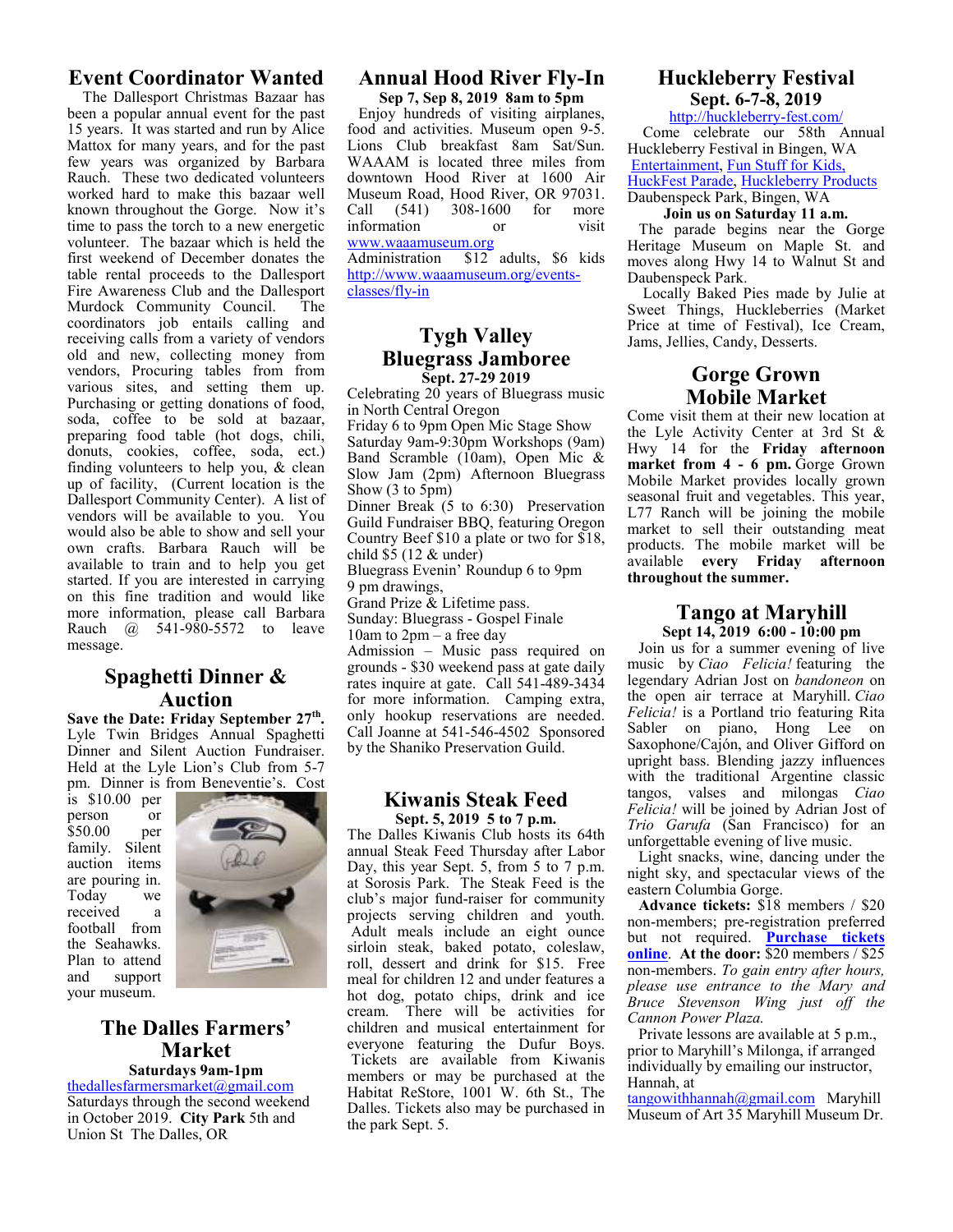# **Dallesport-Murdock Community Calendar**<br>Dallesport-Murdock Fire Dept. KCFD#6 Dallesport-Murdock Community Co

 **630 Central Ave. P.O. Box 215 767-1252 136 6th Ave. P.O. Box 8** 

 **Dallesport-Murdock Community Council 136 6<sup>th</sup> Ave. P.O. Box 8** 

**Post Office hours are 8am-2pm M-F Sat. 7:30am-11:00 for package pick up only. Phone 767-1577**

| Mon                                                                                                                   | Tue                                                                                                                                                                                                                                                             | Wed                                                                                                                                |                                            |                                                                  |                                                                                                                               |
|-----------------------------------------------------------------------------------------------------------------------|-----------------------------------------------------------------------------------------------------------------------------------------------------------------------------------------------------------------------------------------------------------------|------------------------------------------------------------------------------------------------------------------------------------|--------------------------------------------|------------------------------------------------------------------|-------------------------------------------------------------------------------------------------------------------------------|
|                                                                                                                       |                                                                                                                                                                                                                                                                 |                                                                                                                                    | Thu                                        | Fri                                                              | <b>Sat</b>                                                                                                                    |
| <b>NO Lions</b><br>Club meeting.<br><b>Labor Day</b>                                                                  | Volunteer<br>Firefighters<br>meet<br><b>Tuesdays 6pm</b><br><b>Dallesport Fire</b><br>Hall<br><b>Senior Lunch</b><br>Lyle 11:30am                                                                                                                               | <b>Bookmobile</b><br>*Lyle Merc.<br>$9:30-10:15$<br>*Book return<br><b>Lyle School</b><br>10:30-12:30<br>of Christ1:45-<br>3:00    | 5                                          | 6<br><b>Senior</b><br><b>Advisory</b><br>Meeting<br>10:30am-12pm | <b>First Saturday</b><br><b>Breakfast</b><br><b>Lyle Lions</b><br><b>Club</b><br>$7am-10am$<br><b>Everyone</b> is<br>welcome! |
| 9                                                                                                                     | <b>Senior Lunch</b><br>Lyle 11:30am                                                                                                                                                                                                                             | 11<br>Fire Dist. Biz<br>Meet 6pm<br><b>Commissioners</b><br>Meet 7pm<br><b>Water Dist.</b><br>Meet 5pm<br><b>Patriot Day</b>       | Community<br>Council<br><b>Meeting 7pm</b> | 13                                                               | 14                                                                                                                            |
| <b>16</b><br><b>Lyle Lions Club</b><br>meeting.<br>Potluck at 6:00<br>pm; Mtg. at $6:30$<br>pm. Call 509-<br>365-2921 | <b>Senior Lunch</b><br>Lyle 11:30am                                                                                                                                                                                                                             | 18<br><b>Bookmobile</b><br><b>Lyle Activity</b><br>Center<br>$10:30 - 12:30$<br><b>Dallesport</b><br>Church of<br>Christ 1:45-3:00 |                                            | 20<br><b>Airport Board</b><br><b>Meeting 7am</b><br>@Airport     | 21                                                                                                                            |
| 23<br><b>Fall begins</b>                                                                                              | <b>Senior Lunch</b><br><b>Lyle 11:30am</b><br>Nat'l. Voter                                                                                                                                                                                                      | 25                                                                                                                                 |                                            | 27                                                               | 28                                                                                                                            |
| 30                                                                                                                    | <b>September</b><br>From the Latin word septem, "seven," because this had been<br>the seventh month of the early Roman calendar.<br><b>Mountain Music Festival</b><br>Steal your Mountain - A tribute to the Grateful Dead<br>Timberline Lodge - Free Admission |                                                                                                                                    |                                            |                                                                  |                                                                                                                               |
|                                                                                                                       |                                                                                                                                                                                                                                                                 | 10<br>17<br>24<br><b>Registration Day</b>                                                                                          | <b>Dallesport Church</b>                   | $\overline{12}$<br>19<br>26                                      | https://www.timberlinelodge.com/events/mountain-music-festival-2019                                                           |